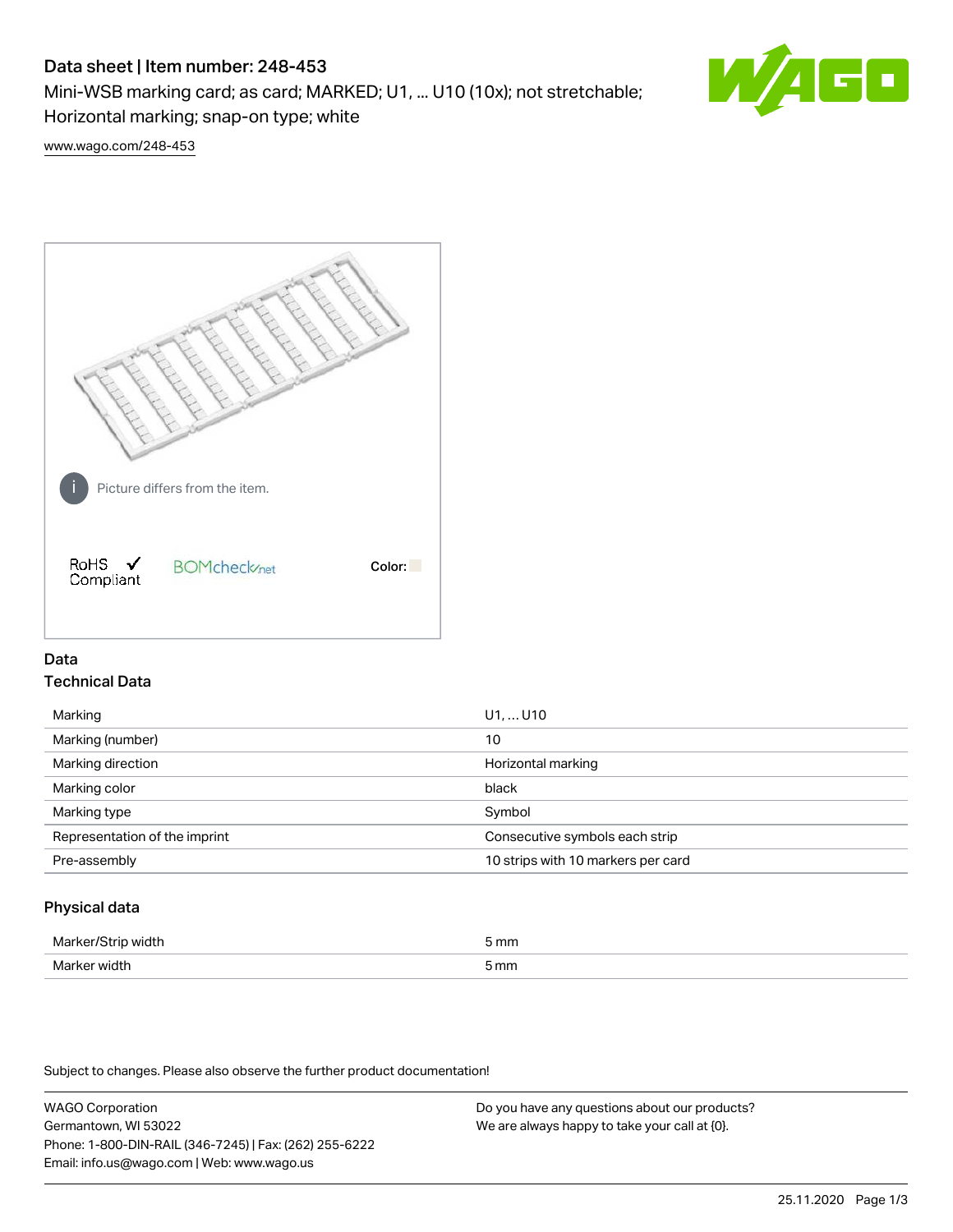

## Material Data

| Color     | white    |
|-----------|----------|
| Weight    | 6.5 a    |
| Fire load | 0.201 MJ |

#### Commercial data

| Product Group         | 2 (Terminal Block Accessories) |  |
|-----------------------|--------------------------------|--|
| Packaging type        | <b>BOX</b>                     |  |
| Country of origin     | DE                             |  |
| <b>GTIN</b>           | 4017332656528                  |  |
| Customs tariff number | 49119900000                    |  |

# Downloads

## Documentation

# Bid Text

| 248-453<br>X81 - Datei | Feb 19, 2019 | xml<br>2.7 kB  | Download |
|------------------------|--------------|----------------|----------|
| 248-453<br>doc - Datei | Mar 16, 2018 | doc<br>24.1 kB | Download |

### Installation Notes

#### Marking



Marking via Mini-WSB Quick markers.

### Product family

Subject to changes. Please also observe the further product documentation!

WAGO Corporation Germantown, WI 53022 Phone: 1-800-DIN-RAIL (346-7245) | Fax: (262) 255-6222 Email: info.us@wago.com | Web: www.wago.us

Do you have any questions about our products? We are always happy to take your call at {0}.